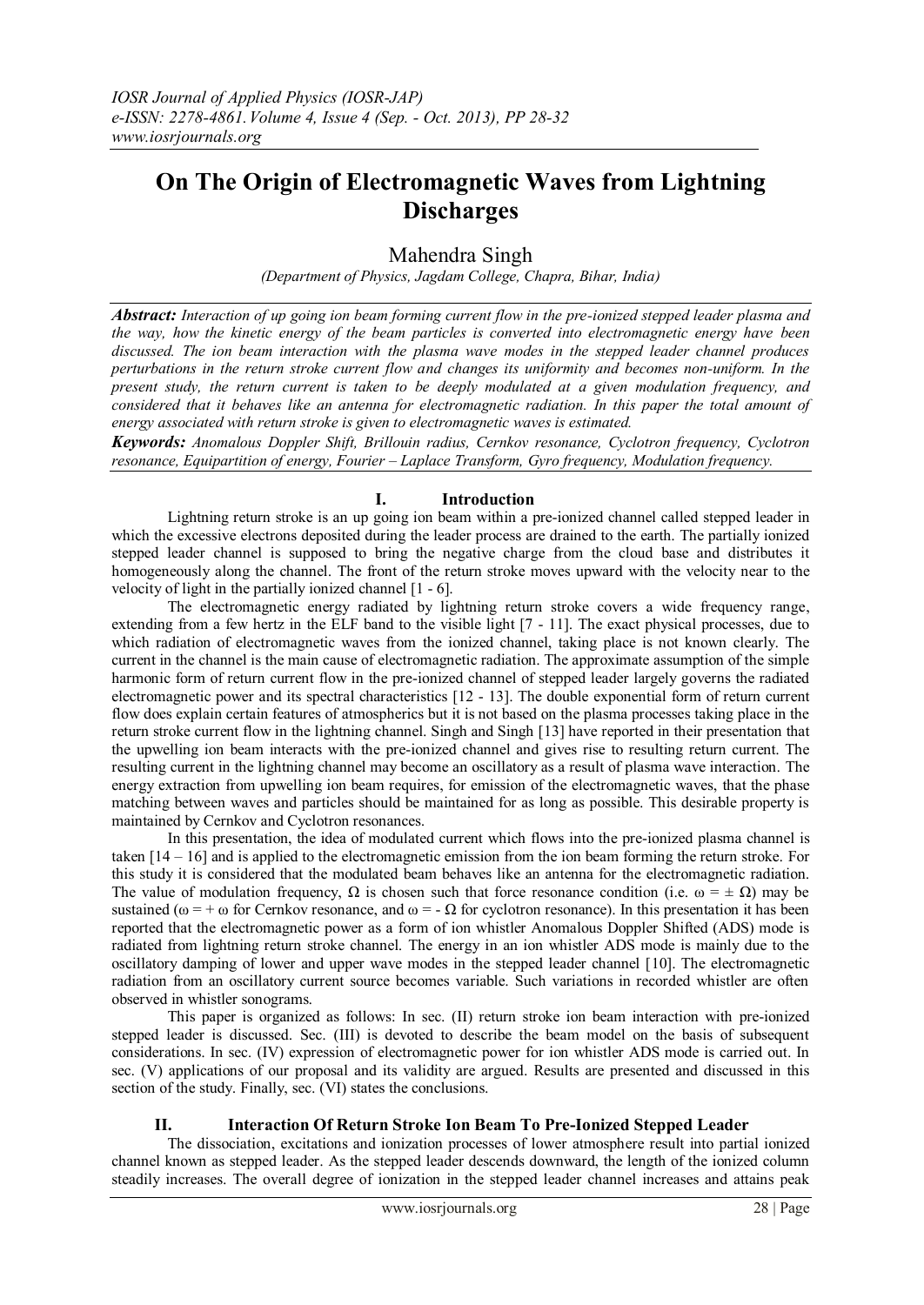ionization. The ion beam originates from the ground and moves upward with a velocity close to the velocity of light. On its upward journey the ion beam meets the stepped leader at a height of about 100 – 500 m above the ground generating thundering sound and light. A part of the return stroke charges are neutralized by the down coming stepped leader. The partially neutralized return stroke charges move further upward with slower velocity and interact with the ionized plasma in the stepped leader. As a result of beam particle interaction, the return stroke ion beam is retarded by the plasma wave turbulence in the stepped leader plasma. The current thus generated does not vary linearly. The major part of the electromagnetic radiation takes place from the meeting point of upward going ions and downward coming ions.

In the steady state system a constant return current is set up in the stepped leader channel. The upward going positive ion beam interacts with the plasma wave modes in the pre-ionized stepped leader channel [13]. The beam interaction with plasma wave modes changes the uniform passage of ion beam resulting into a nonuniform flow of return stroke current.

#### **III. Beam Geometry Of Return Stroke**

The realistic beam model for upwelling ion beam forming return stroke is shown in Fig. (1). The return stroke is considered as a circular cross-section helical beam model with a Brillouin radius  $r_0$ . The upwelling beam velocity is taken parallel to the magnetic field (i.e. pitch angle,  $\theta = 0^{\circ}$ ). With this consideration, V<sub>0</sub> is taken as the average velocity of upwelling ion beam into stepped leader channel.

The flow of ion beam into the pre-ionized stepped leader is stable and continuous with velocity near to the velocity of light. Stable and continuous flow of ion beam into the stepped leader is maintained when Lorenz and electrostatic forces are balanced. In this way Brillouin radius arises and describes the equilibrium of upwelling ion beam. In the background plasma (i.e. stepped leader) the beam behavior is governed by the ratio  $\omega_{pe}$  /  $\omega_{ce}$  where  $\omega_{pe}$  and  $\omega_{ce}$  are background plasma frequency and cyclotron frequency of electron respectively; when this ratio exceeds unity (in this case) neutralization effects play an important role. In term of the gyro frequency of the beam particles, Brillouin radius which is taken as the radius of the return stroke is given as [14]

$$
r_0 = \left(\frac{I_0 q_i}{2\pi\epsilon_0 V_0 m_i \omega_{ci}^2}\right)^{\frac{1}{2}}
$$
 (1)

Where,  $I_0$  is the return current,  $q_i$  and  $m_i$  are the charge and mass of the beam particle, respectively, and  $\omega_{ci}$  is the gyro frequency of the beam particle. The value of  $r_0$  is found from Eq. (1), as 0.5 cm which is equal to the experimental value [17].



Fig. (1) Schematic diagram shows helical model of the upwelling ion beam

On the basis of this discussion, we consider the beam geometry as the sum of individual particle trajectories, and attention is focused on fluid description for the modulated current density. The current density is then taken as [14, 18]

$$
\mathbf{j} = N_0 e V_0 = \begin{cases} 0 \\ 0 \\ j_z = I_0 (\sin \Omega \tau + 1) Y(\tau) P(r_\perp) Y(z) \end{cases}
$$
 (2)

Where,  $\Omega$  is the modulation frequency,  $\tau$  [= t -  $\frac{2}{v}$  $\frac{2}{v_0}$  ] is the retarded time, Y is the unit step function whose significance is related to the spatial and temporal variations of return stroke current and  $P(r_{\perp})$  is the transverse dimension of the beam constituting the return current. Beam is considered in the plane perpendicular to the magnetic field which is taken as the z axis. The beam dimension is defined as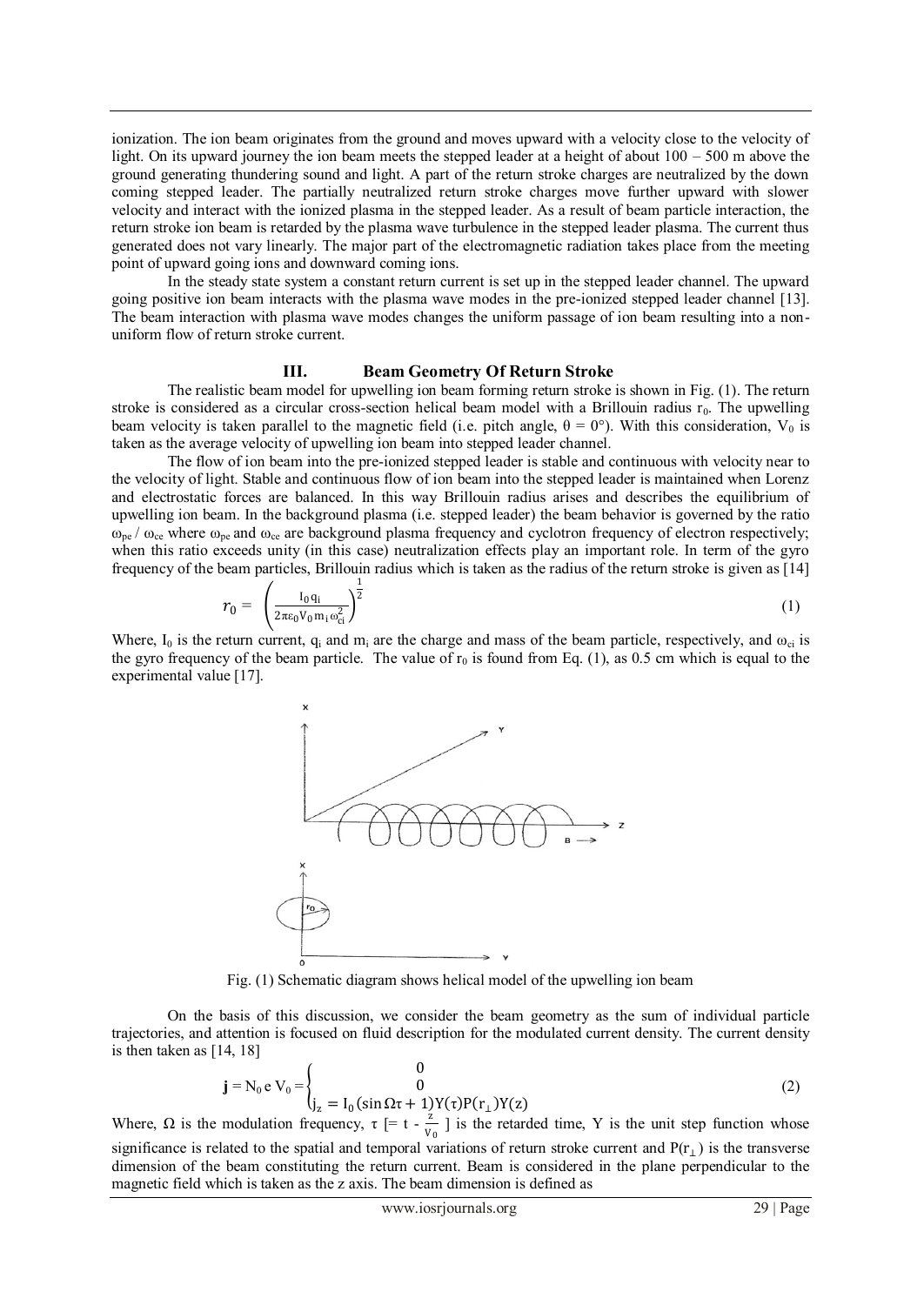$$
P(r_{\perp}) = 0
$$
 for  $r_{\perp} > r_0$  and  $P(r_{\perp}) = \frac{1}{\pi r_0^2}$  for  $r_{\perp} < r_0$ . (3)

#### **IV. Power Lost By The Return Stroke**

The modulated current into the plasma is the desired source term for the generation of electromagnetic waves and is highly dependent on the transverse dimension of the beam. Using Maxwell's field equations and the harmonic source current **J**, the electromagnetic wave equation in terms of electric field vector is written as [14, 15]

$$
(\mathbf{\mu} \cdot \mathbf{\mu} - I\,\mathbf{\mu}^2 + K)\,\mathbf{E} = \frac{J}{i\omega\varepsilon_0} \tag{4}
$$

Where,  $\mu$  [= $\mathbf{k} c/\omega$ ] is refractive index of the background plasma, **k** is wave number, c is the velocity of light; I and K are the unitary and dielectric susceptibility tensors, respectively. The electric field which is governed by the dispersion property of the medium, corresponding to the return current can be obtained from Eq. (4) as

$$
\mathbf{E} = \frac{\Lambda(\mathbf{\mu}, \omega)}{\mathbf{i} \omega \varepsilon_0 \Delta} \mathbf{J}
$$
 (7)

Where,  $\Lambda$  is cofactor matrix and  $\Delta$  is its determinant, respectively. Expression for **E** (r, t) is obtained as

$$
\mathbf{E}(\mathbf{r}, t) = \int \frac{\Lambda}{i\omega \varepsilon_0 \Delta} \int_{\mathbf{Z}} \exp[\mathbf{F}(\mathbf{k} \cdot \mathbf{r} - \omega t) d^3 \mathbf{k} d\omega. \tag{8}
$$

The current vector **J** is easily deduced by taking the Fourier – Laplace transform of Eq. (2) as

$$
\mathbf{J} = \frac{1}{(2\pi)^4} \int \mathbf{j} \exp[\mathbf{F} - \mathbf{i}(\mathbf{k} \cdot \mathbf{r} - \omega t)] d^3 r dt.
$$
 (9)

The current is taken to be deeply (i.e.100 %) modulated. Now if we neglect a dc contribution ( $\omega = 0$ ), involving current neutralization effects, the integral over dτ yields the term  $\Omega/(\Omega^2 - \omega^2)$ . The Cerenkov and Cyclotron resonances appear clearly in denominator of the current transform and there is the force resonant frequency condition ( $\omega = \pm \Omega$ ). In this presentation computation is made for the radiated power in different resonance modes. Solution of Eq. (9) is found as

$$
J = J_z = \frac{I_0 I_1 (k_\perp, r_0)}{(2\pi)^3 r_0 k_\perp} \cdot \frac{\Omega}{\left(k_\parallel - \frac{\omega}{V_0}\right) (\Omega^2 - \omega^2)}
$$
(10)

Where,  $J_1$  is the Bessel function of first order,  $k_{\perp} = k \sin \theta$ ,  $k_{\parallel} = k \cos \theta$  and  $\theta$  is the angle between the direction of propagation of oscillations and magnetic field. The power lost in form of electromagnetic wave is written as

$$
P_1 = -\int \mathbf{E}(\mathbf{r}, \mathbf{t}) \cdot \mathbf{j} d^3 \mathbf{r}.
$$
  
\nEqs. (2) and (8) are used in (11), we obtain P<sub>1</sub> as  
\n
$$
P_1 = -\frac{I_0^2}{(2\pi)^3 r_0 \epsilon_0} \iiint (\sin \Omega \tau + 1) Y(\tau) P(\mathbf{r}_\perp) Y(\tau) \frac{\Lambda_{zz}}{\Lambda_{zz}} \frac{J_1(k_\perp r_0)}{(L_\infty \omega) k_\perp} \frac{\Omega}{\omega(\Omega^2 - \omega^2)}.
$$
\n(11)

$$
P_1 = -\frac{I_0}{(2\pi)^3 r_0 \varepsilon_0} \iiint (\sin \Omega \tau + 1) Y(\tau) P(r_\perp) Y(z) \frac{\lambda_{zz}}{\Delta_m} \frac{J_1(\lambda_\perp, \theta)}{\left(k_\parallel - \frac{\omega}{V}\right)k_\perp} \frac{I_2}{\omega(\Omega^2 - \omega^2)}.
$$
\n
$$
\exp[\tilde{t}(\mathbf{k} \cdot \mathbf{r} - \omega t)] \, \mathrm{d}\mathbf{k} \, \mathrm{d}\mathbf{r} \, \mathrm{d}\omega. \tag{12}
$$

Integration of Eq. (12) has been carried out by means of the residue theorem [14].

Neutralization takes place due to the interaction of the fully ionized beam with the partially ionized channel. The result proceeds from the fact that only the zeros of  $\Delta_m$  gives a contribution to the power lost per unit length by the beam. Within the simple pole condition, power  $P_1$  reads as

$$
P_1 = -\frac{Ll_0^2}{2\pi r_0^2 \varepsilon_0} \frac{g_{zz}}{\Delta_m k_\perp} \frac{1}{\Omega} J_1^2(k_\perp, r_0)
$$
\n(13)

Where,

$$
\Delta_{m} = \mu_{1}^{2} (\mu^{2} - \mu_{QR}^{2}) \frac{\partial}{\partial k_{\perp}} (\mu^{2} - \mu_{QL}^{2}),
$$
\n
$$
\mu_{1} = \kappa_{1} \sin^{2} \theta + \kappa_{3} \cos^{2} \theta,
$$
\n
$$
\mu_{QR}^{2} = 1 - \frac{\omega_{pe}^{2}}{\omega(\omega - \omega_{ce} \cos \theta)} - \frac{\omega_{pi}^{2}}{\omega(\omega + \omega_{ce} \cos \theta)}, \text{ in which } \omega_{pi} \text{ is the beam plasma frequency,}
$$
\n
$$
\mu_{QL}^{2} = 1 - \frac{\omega_{pe}^{2}}{\omega(\omega + \omega_{ce} \cos \theta)} + \frac{\omega_{pi}^{2}}{\omega(\omega - \omega_{ce} \cos \theta)},
$$
\n
$$
\frac{\partial}{\partial k_{\perp}} (\mu^{2} - \mu_{QL}^{2}) = \frac{c^{2}}{\omega^{2}} \frac{k_{\perp}}{[1 - (\omega_{ci}/\omega) \cos \theta]},
$$
\n
$$
\kappa_{1} = 1 - \frac{\omega_{pe}^{2}}{\omega^{2} - \omega_{ce}^{2}} - \frac{\omega_{pi}^{2}}{\omega^{2} - \omega_{ci}^{2}},
$$
\n
$$
\kappa_{3} = 1 - \frac{\omega_{pe}^{2}}{\omega^{2}} - \frac{\omega_{pi}^{2}}{\omega^{2}}, \text{ and}
$$

Dispersion relation in low frequency ion mode is given as

 $g_{zz} \simeq \mu^4 \cos \theta$ .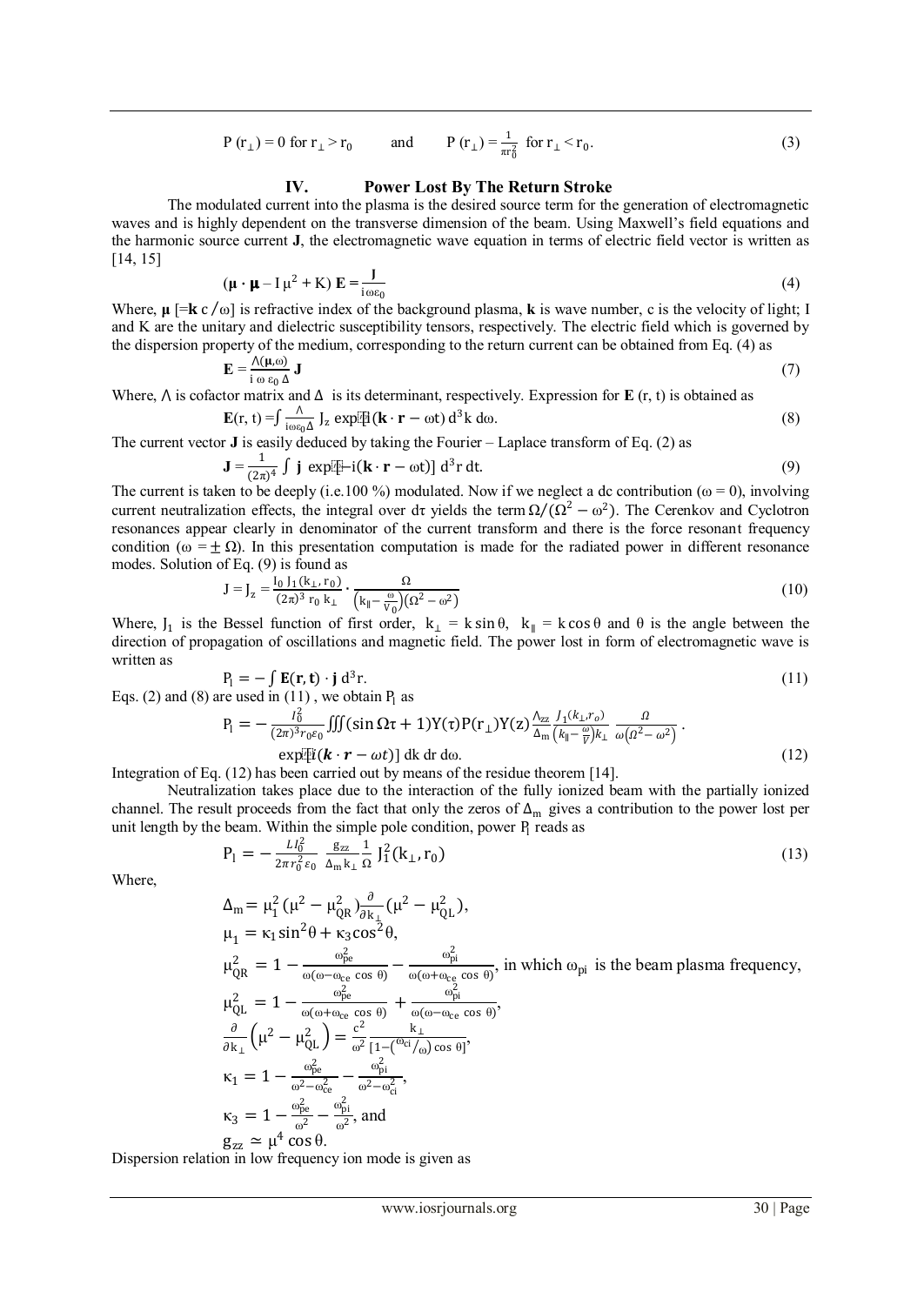$$
\mu^2 - \mu_{QL}^2 = \frac{k^2 c^2}{\left(1 - \frac{\omega_{ci}}{\omega}\right) \frac{k_{\parallel}}{k}} \left(1 + \frac{\omega_{pe}^2 \omega}{\omega_{ce} k_{\parallel} c^2} - \frac{\omega_{ci}}{\omega} \frac{k_{\parallel}}{k}\right).
$$
\n(14)

The solution of Eq. (14) for return stroke beam is obtained as

 $k = \frac{\omega_{ci} k_{\parallel}}{\omega} - \frac{\omega_{pe}^2}{\omega_{ce}}$ ωce ω  $\frac{\omega}{k_{\parallel}c^2}$  and  $k_{\parallel} = \frac{(\omega - m\omega_{ci})}{V_0}$  $V_0$  $\frac{1}{2}$ .

Where,  $\omega_{ci} = \left(\frac{I_0 e}{2\pi \varepsilon_0 V_0}\right)$  $\frac{10^{\circ}}{2\pi \epsilon_0 V_0 m_i r_0^2}$ 

The length of the continuously increasing upwelling ion beam which finally attains to its maximum length 5 km is given by [5, 12]

 $L = \int_0^t v dt$ In which v  $[=v_0\{\exp(-at) - \exp(-at)\}$  where,  $v_0 = 3x10^8$  ms<sup>-1</sup>, a = 6x10<sup>4</sup> s<sup>-1</sup> and b = 7x10<sup>5</sup> s<sup>-1</sup>] is the (15) velocity of return stroke [19 - 23]. From this consideration, Eq. (13) is written as

$$
P_1 = P_0 v_0 \left[ \frac{\left(\exp(-bt) - 1\right)}{b} - \frac{\left(\exp(-at) - 1\right)}{a} \right]
$$
  
Where, 
$$
P_0 = -\frac{I_0^2}{2\pi r_0^2 \epsilon_0} \frac{g_{zz}}{\Delta_m k_1} \frac{1}{\Omega} J_1^2 (k_1, r_0).
$$
 (16)

#### **V. Applications And Discussions**

Eq. (16) gives the power lost by the return stroke. Most of the electric energy which is dissipated by a lightning return stroke is thought to be stored initially in the stepped leader [24]. During the primary stages of the return stroke, much of this energy goes into the dissociation, ionization and heating of the channel, some fraction of it is radiated away in different modes. The radiated electromagnetic power is obtained by classical equipartition of energy between the wave energy and the kinetic energy of the plasma particles. Only one quarter of energy is given to waves; remaining part is distributed between plasma particles [15, 18]. Thus, radiated power is written as

$$
P_R = \frac{P_1}{4}.\tag{17}
$$



Fig. (2) Graph shows variation of the radiated power

For the sake of calculations of plasma parameters, following values have been taken for the typical lightning return stroke channel [6, 7, 25, 26].

 $r_0 = 5 \times 10^{-3}$  m [i.e. equal to the value calculated from Eq. (1)], I<sub>0</sub> = 20 x 10<sup>3</sup>A and  $V_0 = 1.3 \times 10^8$  ms<sup>-1</sup>. Values of plasma parameters for the lightning are found as

(i)  $\omega_{ce} = 1.3 \times 10^9 \text{ s}^{-1}$ , (ii)  $\omega_{pe} = 5.6 \times 10^9 \text{ s}^{-1}$ , (iii)  $\omega_{ci} = 8.7 \times 10^8 \text{ s}^{-1}$ , (iv)  $\omega_{pi} = 1.1 \times 10^{12} \text{ s}^{-1}$ , and (v)  $\Omega = \omega = 2.0 \times 10^4 \text{ s}^{-1}$ .

Using these values, variation of the radiated power in ion ADS mode (i.e. for  $m = -1$ ) with time is calculated and presented in Fig. (2). Radiated power is found to increase due to the fact that the length of the ion beam increases continuously with its rise time. Increase of the length of the return stroke provides more space for the development of the instabilities caused due to the interaction of the upwelling ion beam within the partially ionized plasma. In the present study it has been assumed that the Brillouin radius arises during the passes of the return ion beam. As a result of the balance of Lorentz force and the electrostatic repulsive force, stable and continuous flow of return current is maintained. As a result of huge amount of beam current, magnetic field arises in the channel due to which ions are gyrated, and hence ion cyclotron frequency depends